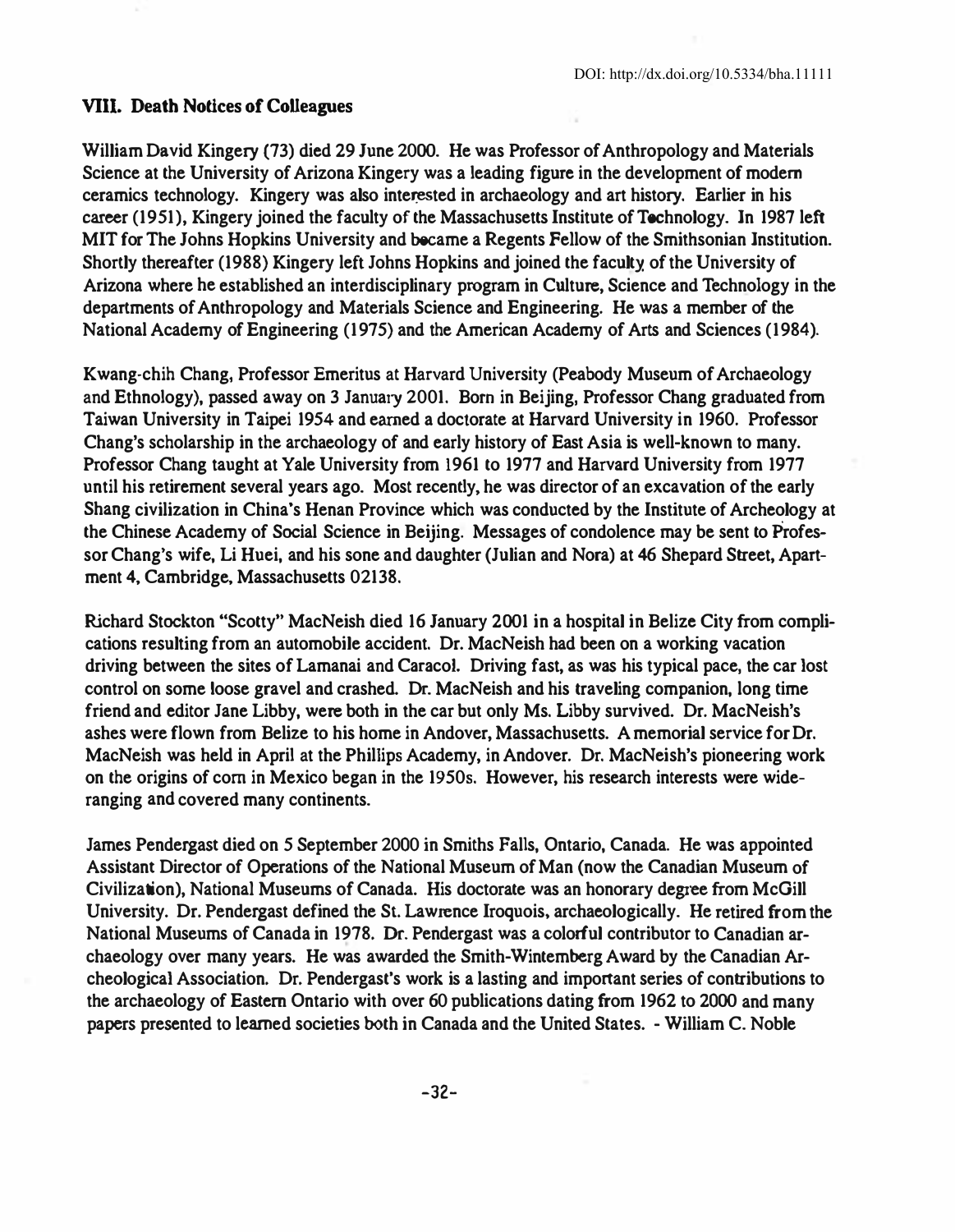# James VanStone (1925 - 2001)

On 28 February 2001, the anthropological community lost a great friend, colleague, curator, teacher, student, and scholar. James VanStone, curator emeritus at The Field Museum, was an Arctic anthropologist in the broadest sense of the tenn. Ethnologist, ethnohistorian, archaeologist, ethnoarchaeologist, historical archaeologist and early dendrochronologist. Jim had an insatiable appetite for all things anthropological; his innovative research and impressive publication record demonstrates his lifelong commitment to the scholarly enterprise.

Born in Chicago on 3 October 1925, VanStone earned a bachelor's degree in Art History at Oberlin College in 1948. He earned his master's and doctoral degrees at the University of Pennsylvania in 1950 and 1954, respectively, as a student of pioneering Arctic scholar James Louis Giddings. In 1951, shortly after earning his master's degree. VanStone assumed Giddings' position at the University of Alaska - Fairbanks, where he worked until 1958. From 1959 until 1966, Jim held an academic appointment at the University of Toronto, after which he became curator of North American Archaeology and Ethnology at The Field Museum, a post that he held until his retirement in 1993. As little as two months before he died, Jim could still be seen plying the halls of The Field Museum's third floor. In an astonishing testament to his productivity, Jim's name graces more than half (33 of 56) of all the Fieldiana volumes published since his arrival at The Museum in 1966. He had just begun work on yet another monograph when he died. His complete bibliography includes more than 40 books or monographs, more than 100 peer reviewed articles and more than 40 book reviews, a complete listing of which can be found in a recent issue of *ArcticAnthropology* (35[2]:14-18.).

Throughout his storied career, VanStone's primary research focus was the ethnographic and prehistoric cultures of the Arctic and subarctic. He made many pioneering contributions in this arena (for an excellent summary see Pratt, et al. 1998), including the use of historic sources in northern ethnographic studies, especially in translating numerous Russian scholarly contributions (e.g. VanStone and Kraus 1988), in conducting pioneering ethnoarchaeologicaJ research with Wendell Oswalt at Crow Village, Alaska (Oswalt and VanStone 1967), in understanding the prehistoric Arctic Woodland Culture on the Kotzebue Peninsula (VanStone 1952, 1954), in exploring historic relations between Eskimo and Thule cultures (e.g VanStone 1958a), and in tree ring dating archaeological sites along the Kotzebue River (VanStone 1953,1958b; see Nash 2000).

As a curator at The Field Museum, Jim developed significant temporary and permanent exhibits, especially the Maritime People of the Arctic and Northwest Coast exhibit, which opened to great fanfare in 1982. Containing some 2500 objects, this exhibit covers more floor space than any other pemmanent exhibit at The Field Museum (Bronson 1998), and some consider it to be the finest pemmanent anthropological exhibition in the United States. It is without a doubt one of The Field Museum's most beautiful and powerful exhibits.

Jim's colleague and collaborator Wendell Oswait, quoted in the introduction to the special Arctic Anthropology issue (Pratt, Sheppard, and Simeone 1998:1), provides a fitting tribute:

> "The contributions of Jim VanStone to anthropological studies in the American North are without precedent. No anthropologist, living or dead, can begin to approach the